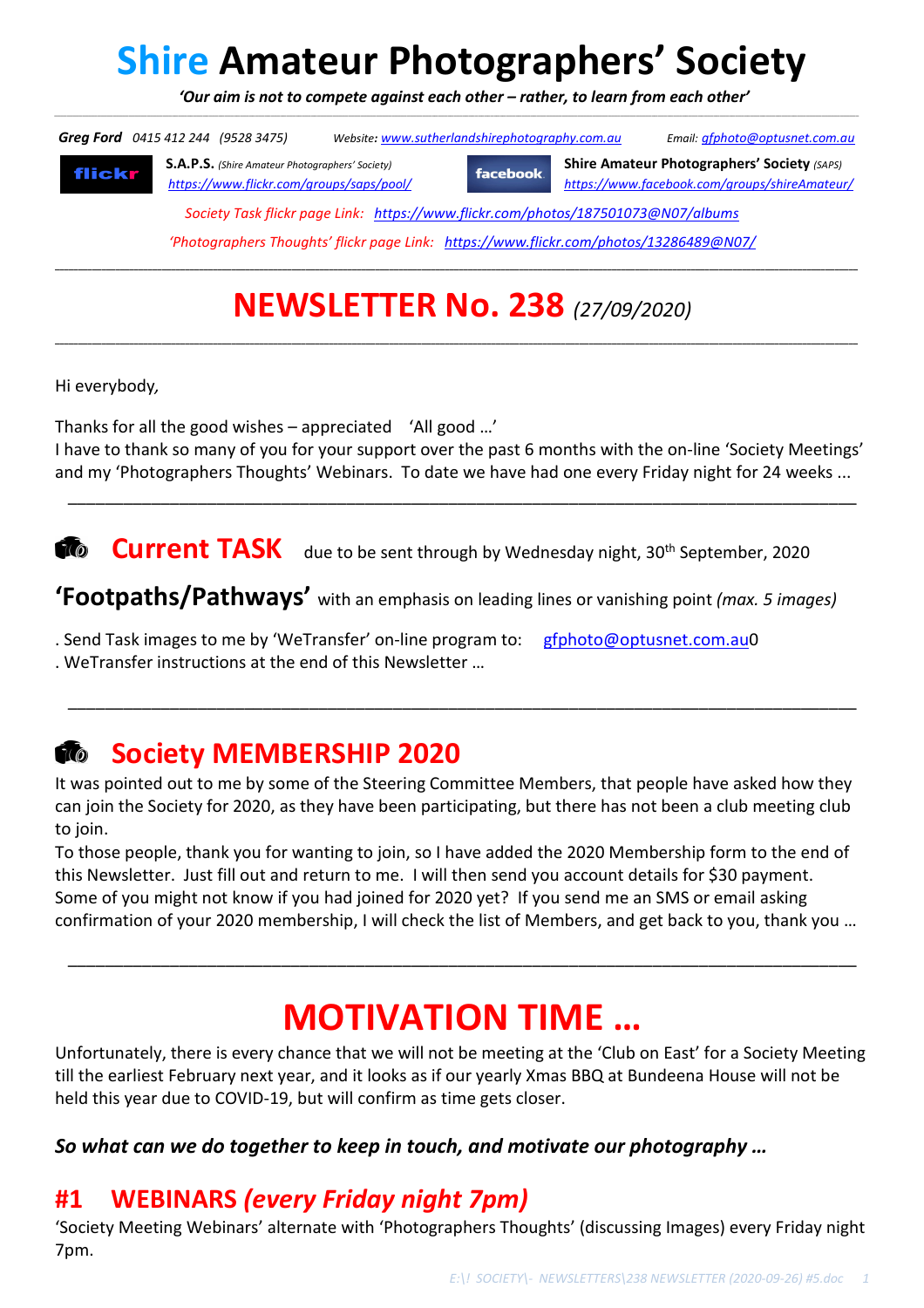Before the Webinars start, there is a 25 min presentation revisiting images that have been part of our previous Club Society Meetings, reliving images from Tasks, Outings, Presentations, and Trips Away. If you would like to join in, I can help you set up the easy-to-use Zoom program, then run a test Webinar with you, to check that everything is working.

Note: Society Webinars do NOT use mics or cameras during the Webinars. Want to give it a go, give me a ring (0415 412 244)

#### **#2 OUTINGS** *(NOW most weekends)*

Regular outing started back on 29th August, with a sunset outing to Greenhills Dunes, and since then we have outing to Audley (Reids Flat), Como Bridge Sunrise, Audley (Wattle Forest), and Tom Uglys Bridge Sunset (north side).

With the start of daylight saving starting on Sunday 4<sup>th</sup> October, comes the opportunity to photograph some sunrises without getting up quite so early. Sunrise is at 6.30am with first light at 6am.

Our sunrise shoot is on Sunday 4<sup>th</sup> October will be at Cape Solander, Kurnell, meeting there at just before 6 NOTE: Subject to gate being open into the National Park at that time. There is no guarantee, but last year it was open ...

Details will be sent by SMS, but as with all Society Outings, we need to adhere to VOVID-19 requirements …

- To comply with COVID-19 Safety Plan for Society Outdoor Photographic Outings, we need to limit participation to a maximum of 20 persons
- If you wish to attend, when you receive the SMS publicised outing info, message me back and wait for a confirmation that you are one of the 20 that can attend (first in basis).
- **IMPORTANT:** You CANNOT attend the outing until you get confirmation from me
- If you don't hear from me confirming, ring me (0415 412 244)
- If on the Outing day, you feel unwell, then please stay at home, and comply with Health Department regulation guidelines, and get tested.
- Let's enjoy getting out and about in Spring & Summer responsibility, by helping to keep us all safe from COVID-19
- Thanks everybody, for your support in this matter, Greg

#### *After any Society Outing, don't forget to send through up to 5 images from the Outing, to be viewed at the next Webinar Society Meeting …*

## **#3 TASKS** *(new one set every 2 weeks)*

We have had over 18 Tasks to photograph since we started our Webinars, with over 1600 images sent in to be viewed. Thanks to all that have been motivated to join in already … Task images can be sent to gfphoto@optusnet.com.au by WeTransfer. Tasks are promoted at Webinar meetings, by SMS, as well as Newsletters. Interested in sending in some images (current or archival), give me a call (0415 412 244) WeTransfer instructions at the end of this Newsletter …

## **#4 MOBILE MOMENTS Segment** *(Mobile)*

Mobile Moments happen during our day-to-day lives, and often are opportunities when we don't have our regular cameras in-hand. Usually it's a moment in time that you don't want to miss capturing. Now you can send in those 'Mobile Moments' to be viewed as part of this new segment. Just send them through anytime, and add 'Mobile' to the file name, or mention in comments section of WeTransfer. WeTransfer instructions at the end of this Newsletter …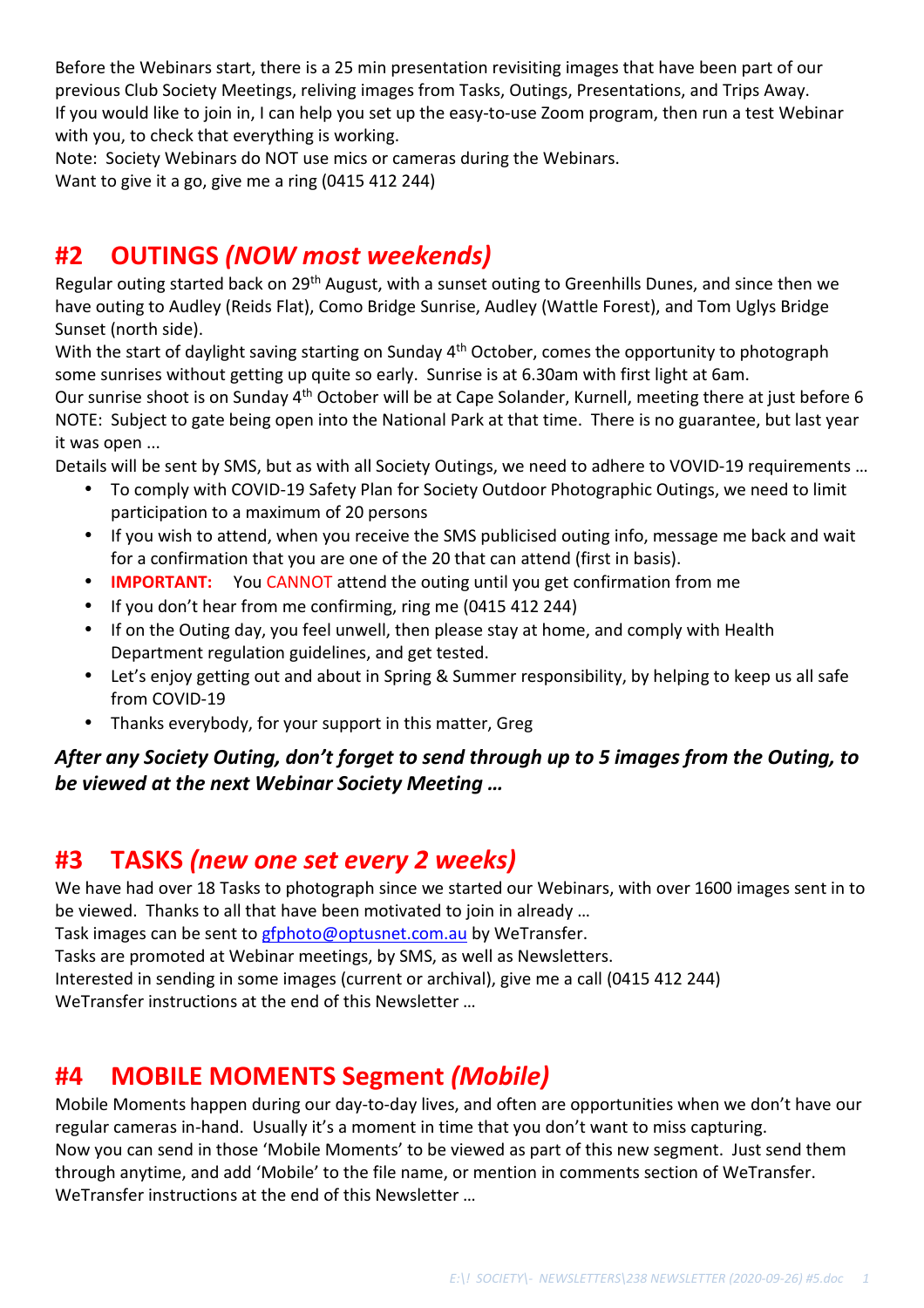### **#5 BEFORE & AFTER Segment** *(B&A)*

Since showing 'Before & After' images in 'Photographers Thoughts' Webinars, I have received many comments appreciating seeing the differences between the in-camera image, and finished (enhanced) image. They have prompted people to appreciate that many of the images they view, start off a poor cousin to the finished image, and how their images could also have potential to be unlocked, that they did not realise.

With this segment, just submit 2 versions (Out-of-camera and Enhanced version) to see what can be achieved (send up to 3 sets of 2 images).

Just add B&A to the file name or add B&A to the comments section in WeTransfer

Interested, but have questions, give me a call (0415 412 244)

WeTransfer instructions at the end of this Newsletter …

#### **#6 SPOT the DIFFERENCES** *(Observation Exercise)*

Different to Before & After, this is going to be an exercise in me presenting and image to view for a minute, then showing a second image of the same subject, and asking what has been changed. In this segment, submit 2 versions of same subject (Original and Modified) Send up to 3 sets of 2 images Just add SPOT to the file name or add SPOT to the comments section in WeTransfer Interested, but have questions, give me a call (0415 412 244)

WeTransfer instructions at the end of this Newsletter …

#### **#7 VIEWING Submitted Member Images**

To view any member Task and Outing images submitted, go to the Society flickr site *(link below)* and click on an Album to view each image in that Album. It shows the name of the photographer together with the settings data that will help you understand how to create the results achieved in your own photography. This info is displayed at the bottom of each image.

#### *https://www.flickr.com/photos/187501073@N07/albums*

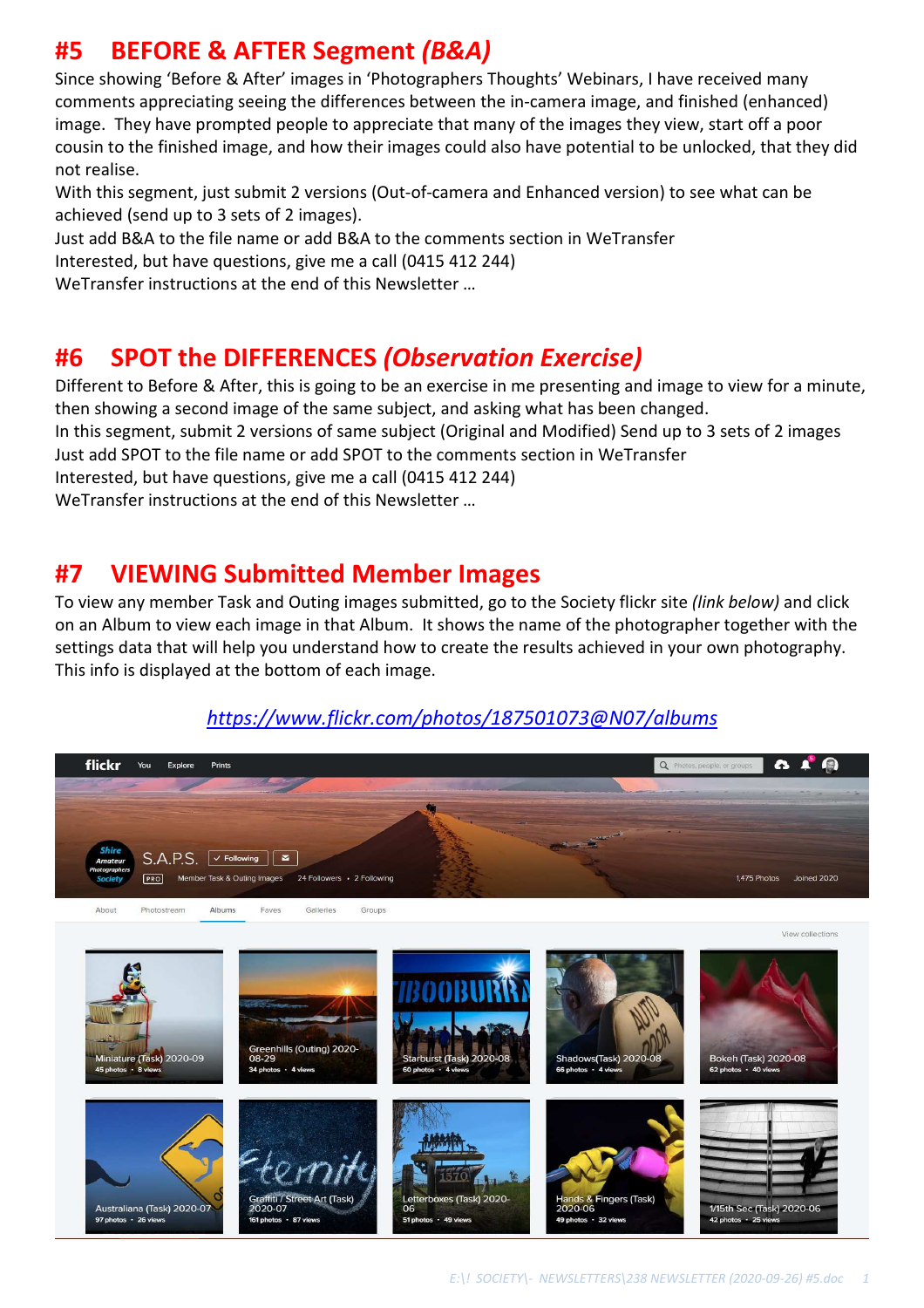#### **#8 Society SUNDAY Afternoon** *'Walk for Life'*

We meet at 4.30pm at Woronora, in the carpark at the western side of the old road bridge. From here we walk along Prices Circuit, over the foot bridge, along The Crescent, to where the road is closed, that winds up to Woronora Heights, then back Prince Edward Park Rd, before crossing over the old road bridge, back to our starting point at the carpark (4km). Suits anybody that wants some motivation to stimulate their cardio and respiratory system through some weekly regular exercise with friends from the Society. Interested, give me a call (0415 412 244).

C'mon, I would love to see you enjoying your photography again the way we did before, and there IS plenty of opportunity to do so now …

\_\_\_\_\_\_\_\_\_\_\_\_\_\_\_\_\_\_\_\_\_\_\_\_\_\_\_\_\_\_\_\_\_\_\_\_\_\_\_\_\_\_\_\_\_\_\_\_\_\_\_\_\_\_\_\_

Look forward to seeing you soon, and if you want more details about Webinars, Outings, Tasks or Walks, please give me a ring (0415 412 244) – Will be great to chat, Greg

\_\_\_\_\_\_\_\_\_\_\_\_\_\_\_\_\_\_\_\_\_\_\_\_\_\_\_\_\_\_\_\_\_\_\_\_\_\_\_\_\_\_\_\_\_\_\_\_\_\_\_\_\_\_\_\_\_\_\_\_\_\_\_\_\_\_\_\_\_\_\_\_\_\_\_\_\_\_\_\_\_\_\_\_\_\_

## *C***<sub>o</sub>** UPCOMING TASK

**'Framing'** *(natural framing or perhaps taking an image of a scene through a blank picture frame?* **'Hats'** *on or off people's heads …*

#### *Participating in the 'Shire Amateur Photographers' Society' (SAPS) Activities*

- o *Membership (2020) \$30 (calendar year)*
- 
- 

\_\_\_\_\_\_\_\_\_\_\_\_\_\_\_\_\_\_\_\_\_\_\_\_\_\_\_\_\_\_\_\_\_\_\_\_\_\_\_\_\_\_\_\_\_\_\_\_\_\_\_\_\_\_\_\_\_\_\_\_\_\_\_\_\_\_\_\_\_\_\_\_\_\_\_\_\_\_\_\_\_\_\_

- o *Meeting attendance \$ 5 (you can attend 2 meetings before you join)*
- 
- o *Society Outings & Trips Away (maximum of 20 persons can attend)* 
	- *Be familiar with the Society COVID-19 Safety Plan and comply Copies available A Risk Warning, Release and Waiver form must be filled in if participating in a Society activity. (This Waiver will remain on-going as long as you are a member of the Society).*
- o *Unofficial Outings/Activities:*

*These events are not formally run by the Society but are activities that a Society member might decide to tell other Society members about, with the opportunity to join them. You attend these at your own risk …* 

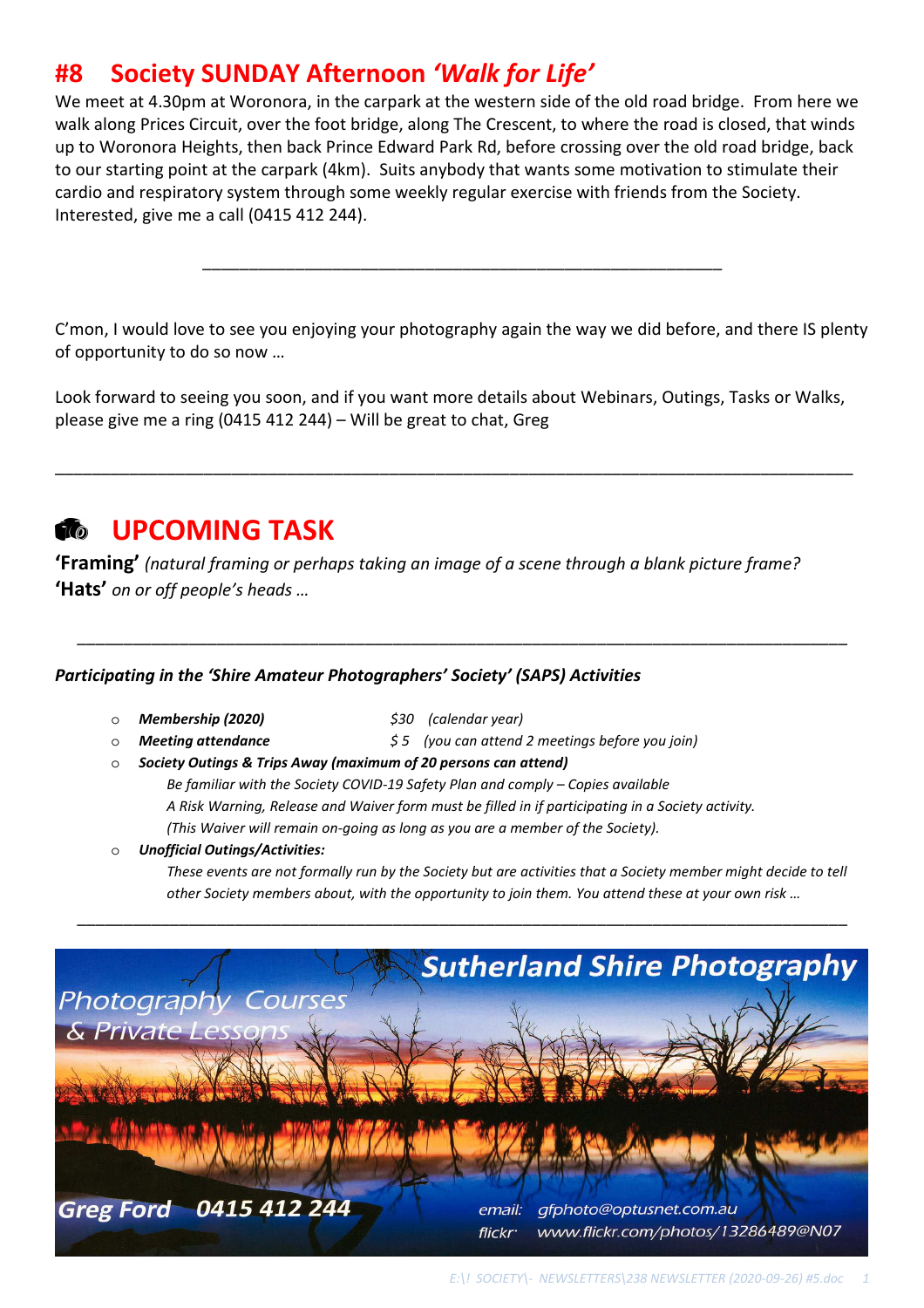# **Shire Amateur Photographers' Society**

| <b>Joined</b><br>Office use                  |                                                    | <b>2020 Membership Form</b>                                                             |  |        |  |       | \$30     |
|----------------------------------------------|----------------------------------------------------|-----------------------------------------------------------------------------------------|--|--------|--|-------|----------|
|                                              |                                                    | Mailchimp                                                                               |  | pages  |  | email | name tag |
| <b>Name</b>                                  |                                                    |                                                                                         |  |        |  |       |          |
| <b>Address</b>                               |                                                    |                                                                                         |  |        |  |       |          |
| <b>Email</b>                                 |                                                    |                                                                                         |  |        |  |       |          |
| <b>Contact</b><br>No's                       | Mobile                                             |                                                                                         |  |        |  |       |          |
|                                              | Home                                               |                                                                                         |  |        |  |       |          |
| Camera/s                                     | Make/s                                             |                                                                                         |  |        |  |       |          |
|                                              | Model/s                                            |                                                                                         |  |        |  |       |          |
|                                              | Lenses                                             |                                                                                         |  |        |  |       |          |
|                                              |                                                    | Enter NO if you would prefer NOT to get SMS messages about<br><b>Society Activities</b> |  |        |  |       |          |
| <b>Social Media I USE</b>                    |                                                    | Facebook                                                                                |  | Flickr |  | Other |          |
|                                              | How did you find out about<br><b>Society</b>       |                                                                                         |  |        |  |       |          |
| List your favourite<br>photographic subjects |                                                    |                                                                                         |  |        |  |       |          |
|                                              | What computer do you use?<br>(Mac or PC)           |                                                                                         |  |        |  |       |          |
|                                              | What program do you use to enhance your<br>photos? |                                                                                         |  |        |  |       |          |

- Other info
	- *1. Please fill out this form*
	- *2. Print your name on envelope add this form, Waiver form & 2019 membership fee (\$30)*

. . . . . . . . . . . . . . . . . . . . . . . . . . . . . . . . . . . . . . . . . . . . . . . . . . . . . . . . . . . . . . . . . . . . . . . . . . . . . . . . . . . . . . . . . . . . . . . . . . . . . . . . . . . . . . . . . . . . . . . . . . . . . . . . . . . . . .

*3. Hand in at next meeting you attend* 

**Office** <sup>Uffice</sup> | Earlier | 2017 | 2018 | 2019 | 2020 | 2021 | 2022 | 2023 | 2024 | 2025 | 2026